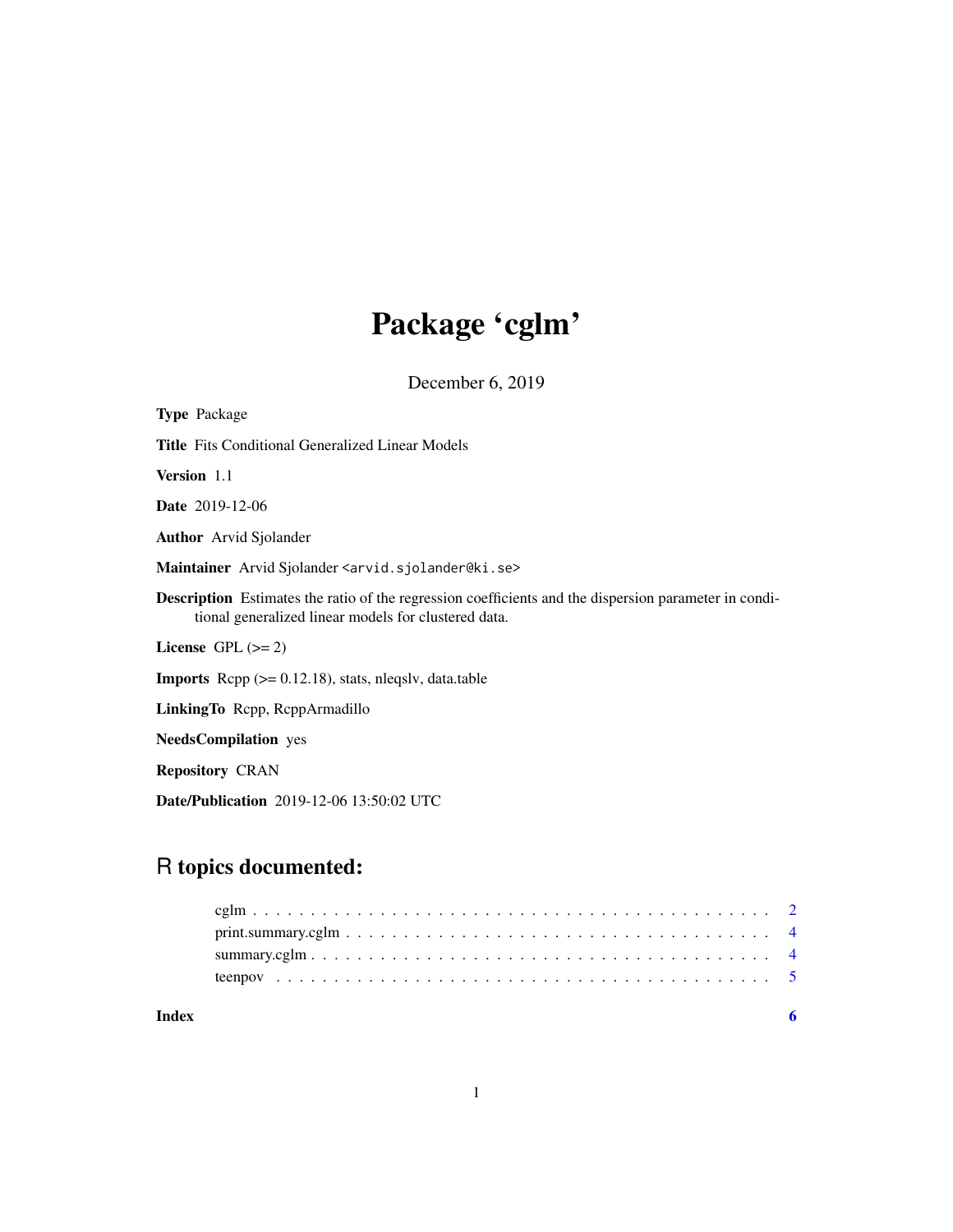<span id="page-1-0"></span>cglm *Estimates the ratio of the regression coefficients and the dispersion parameter in conditional generalized linear models for clustered data.*

# Description

cglm estimates the ratio of the regression coefficients and the dispersion parameter in conditional generalized linear models. This is of particular interest in the so-called case-time-control design.

#### Usage

cglm(method, formula, data, id, link, ...)

# Arguments

| method     | a string specifying the desired estimation method; either "ts" for two-step esti-<br>mation, or "cml" for conditional maximum likelihood estimation.                                                                      |  |
|------------|---------------------------------------------------------------------------------------------------------------------------------------------------------------------------------------------------------------------------|--|
| formula    | a symbolic description of the model to be fitted.                                                                                                                                                                         |  |
| data       | a data frame containing the variables in the model.                                                                                                                                                                       |  |
| id         | a string containing the name of the cluster identification variable.                                                                                                                                                      |  |
| link       | a string specifying the desired link function. This argument is not used when<br>$method="cm1".$                                                                                                                          |  |
| $\ddots$ . | optional arguments passed on to the negral function or the optimulation,<br>which are used to solve the estimating equations when method="ts" and method="cml",<br>respectively. See the help pages for negral and optim. |  |

# Details

Let  $y_{ij}$  and  $x_{ij}$  be the outcome and covariate(s) for subject j in cluster i, respectively. Consider the conditional generalized linear model

$$
p(y_{ij}|i, x_{ij}) = \exp\left[\frac{\theta_{ij}y_{ij} - A(\theta_{ij})}{\phi} + k(y_{ij}, \phi)\right]
$$

where

$$
\theta_{ij} = \eta \{ E(y_{ij} | x_{ij}) \} = b_i + \beta x_{ij}.
$$

cglm estimates the ratio

 $β/φ.$ 

This ratio is of particular interest in so-called case-time-control designs; see Sjolander (2016) and Sjolander and Ning (2018) for details. Two estimation methods are allowed; the two-step method proposed by Sjolander (2016) and the conditional maximum likelihood method proposed by Sjolander and Ning (2018).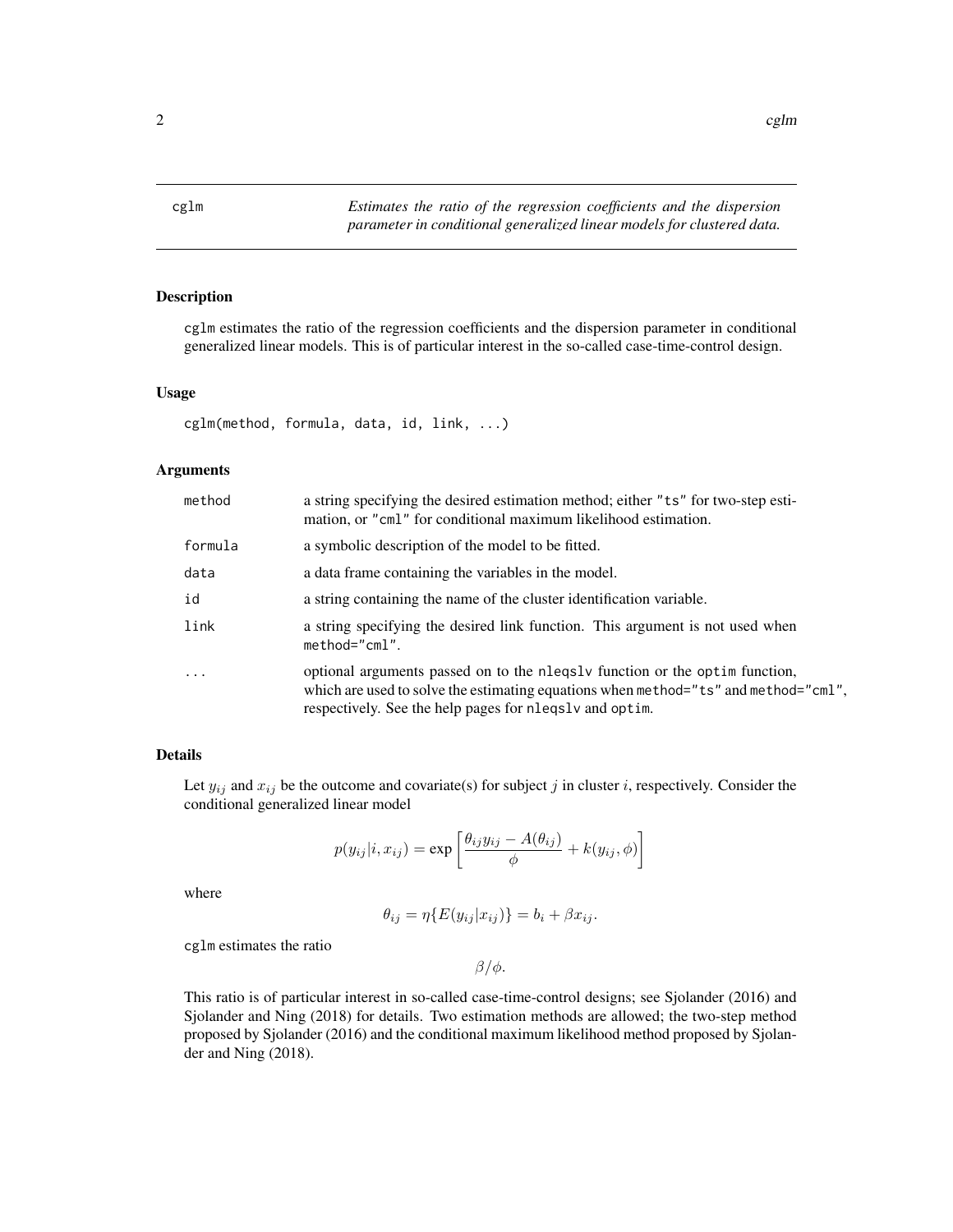#### $cglm$  3

# Value

An object of class "cglm" is a list containing

| call         | the matched call.                                                               |
|--------------|---------------------------------------------------------------------------------|
| coefficients | the ratio of the estimated coefficients and the estimated dispersion parameter. |
| var          | the variance-covariance matrix.                                                 |
| convergence  | was a solution found to the estimating equations?                               |

### Note

Missing data are not allowed.

#### Author(s)

Arvid Sjolander.

# References

Sjolander A. (2017). The case-time-control method for non-binary exposures. *Sociological Methodology* 47(1), 182-211.

Sjolander A., Ning Y. (2018). A general and robust estimation method for the case-time-control design. *Sociological Methodology* 49(1), 349-365.

# Examples

```
data(teenpov)
```

```
fit.ide <- cglm(method="ts", formula=hours~nonpov+inschool+spouse+age+mother,
 data=teenpov, id="ID", link="identity")
summary(fit.ide)
fit.log <- cglm(method="ts", formula=hours~nonpov+inschool+spouse+age+mother,
 data=teenpov, id="ID", link="log")
summary(fit.log)
fit.cglm <- cglm(method="cml", formula=hours~nonpov+inschool+spouse+age+mother,
 data=teenpov, id="ID")
summary(fit.cglm)
```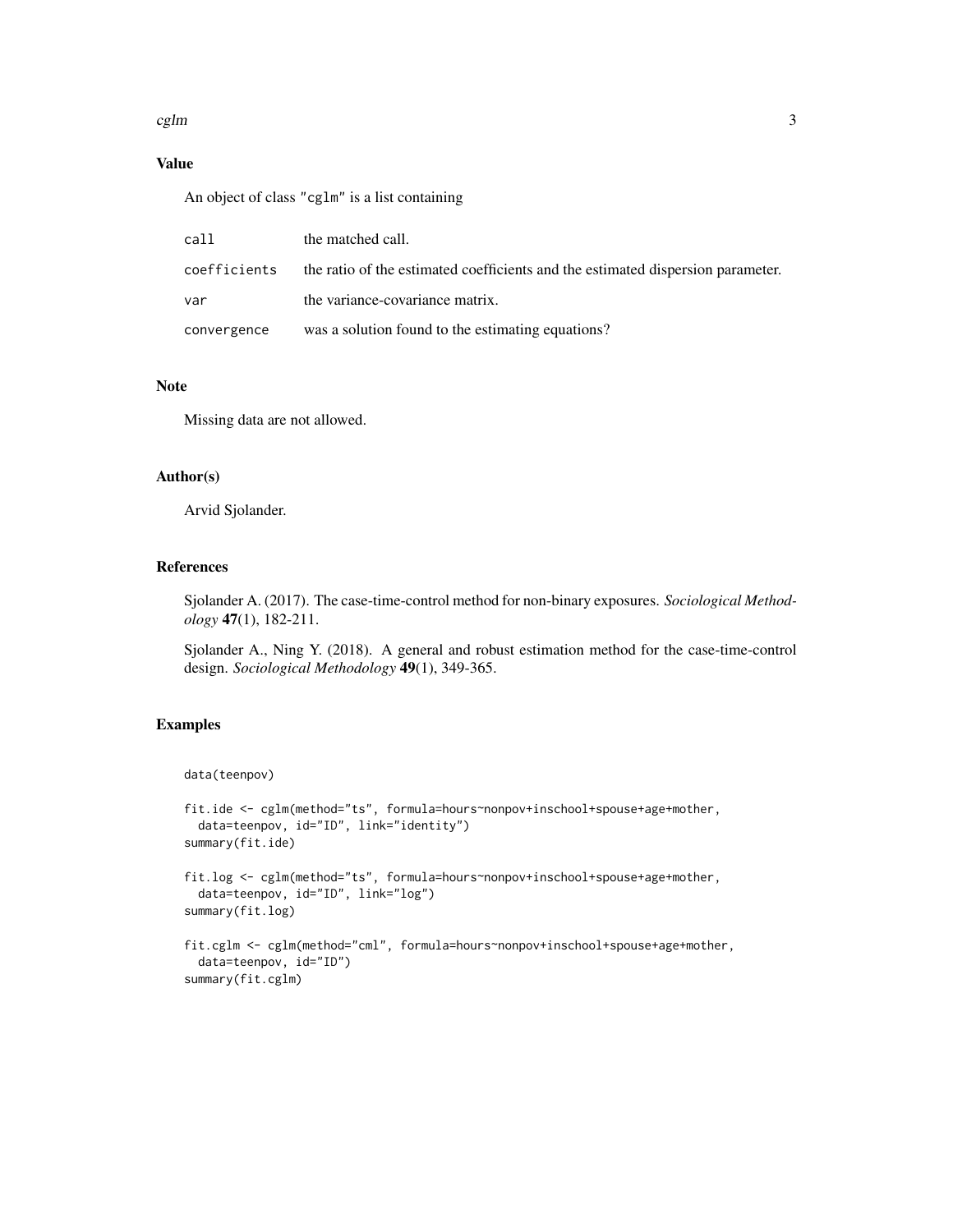<span id="page-3-0"></span>print.summary.cglm *Prints summary of instrumental variable estimation*

### Description

This is a print method for class "summary.cglm".

# Usage

```
## S3 method for class 'summary.cglm'
print(x, digits=max(3L, getOption("digits")-3L),
  signif.stars=getOption("show.signif.stars"), ...)
```
# Arguments

| X            | an object of class "summary.cglm".                                       |
|--------------|--------------------------------------------------------------------------|
| digits       | the number of significant digits to use.                                 |
| signif.stars | logical. If TRUE, "significance stars" are printed for each coefficient. |
| .            | not used.                                                                |

# Author(s)

Arvid Sjolander

# Examples

##See documentation for cglm.

summary.cglm *Summarizes instrumental variable estimation*

### Description

This is a summary method for class "cglm".

#### Usage

## S3 method for class 'cglm' summary(object, ...)

# Arguments

| object   | an object of class "cglm". |
|----------|----------------------------|
| $\cdots$ | not used.                  |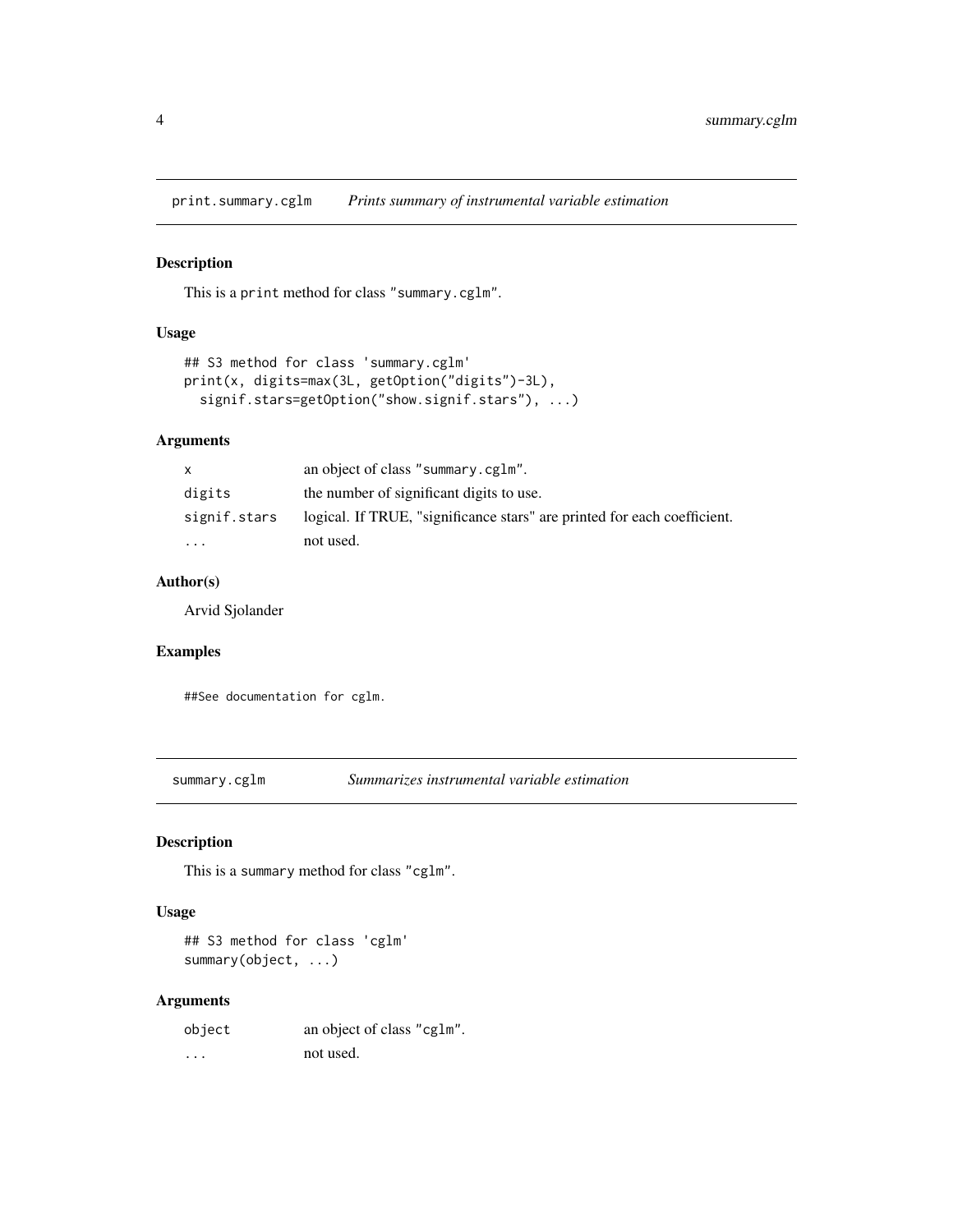#### <span id="page-4-0"></span>teenpov 5

#### Author(s)

Arvid Sjolander

## Examples

##See documentation for cglm.

teenpov *Data from the National Longitudinal Survey of Youth (NLSY).*

# **Description**

This dataset is a subset of a dataset described by Allison (2009). The original data by Allison (2009) comes from the National Longitudinal Survey of Youth (NLSY), and contains information on 1151 teenage girls who were interviewed annually for five years, starting in 1979. The teenpov dataset is constructed by first identifying, for each girl, the first interview at which the girl is not in poverty, then excluding all subsequent interviews for that girl. After this exclusion, the dataset contains 1342 interviews from 401 girls. This procedure is described in greater detail by Sjolander (2017).

### Usage

data(teenpov)

#### Format

The dataset contains the following variables:

ID a unique subject-identifier.

nonpov 1 if the girl is currenlty not in poverty according to U.S. federal standards.

hours the number of hours that the girl currently works per week.

inschool 1 if the girl is currently enrolled in school, 0 otherwise.

spouse 1 if the girl is currently living with a spouse, 0 otherwise.

age the girl's current age.

mother 1 if the girl currently has at least 1 child, 0 otherwise.

### References

Allison P. (2009). Fixed effects regression models: quantitative applications in the Social sciences. Thousand Oaks, CA: Sage.

Sjolander A. (2017). The case-time-control method for non-binary exposures. *Sociological Methodology* 47(1), 182-211.